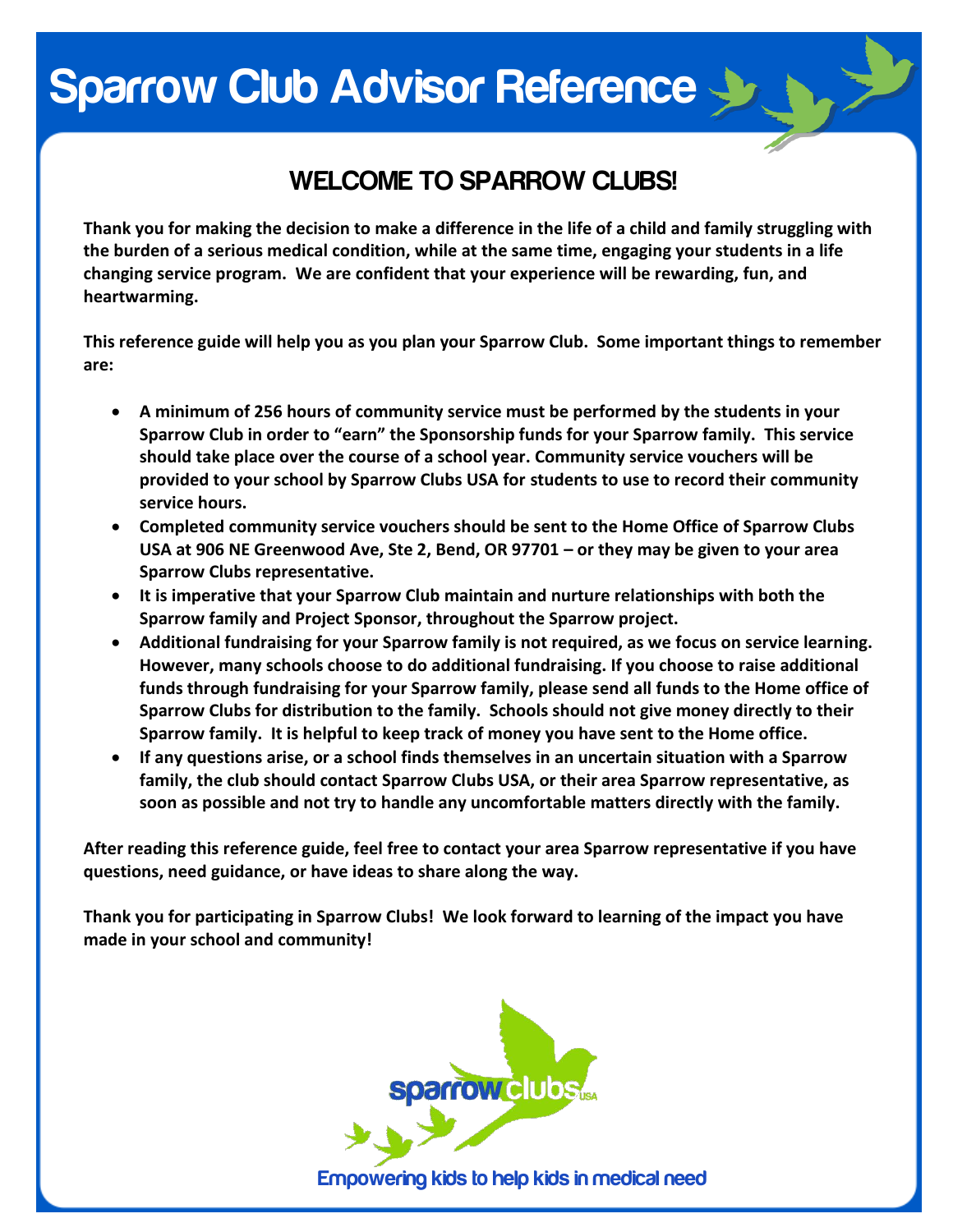### **Promoting Your Club**

**When a Sparrow is introduced to a school and staff, it is important to help everyone feel connected to the Sparrow family. Some ideas to consider:**

- **Create bulletin boards, showcases or TV displays with photos and information about your Sparrow. Fill it with positive ideas as well as information regarding his/her illness in simple, easy to understand terms. Advertise community service events and fundraisers. Be sure to take photos of students participating in Sparrow activities and include them in your displays.**
- **Create a club, or use an existing club (Leadership, Student Council, etc) to help make decisions and come up with ideas for fundraisers or ways to promote participation throughout your community. Discuss ways to encourage students to think about serving, caring for others, acts of kindness, etc.**
- **Enlist students, staff or community members to create posters and visual displays for your Sparrow and any events you have planned.**
- **Post flocks of cut out sparrows around the school well in advance. It gets people asking questions!**
- **"Like" the Sparrow Clubs USA and Regional Sparrow Facebook pages and share information.**
- **Share your Sparrow's story with your students, staff and community members. For example: Have your high school newspaper cover all events for your Sparrow. Link your Sparrow's video and story on your school's website. Be sure to include any Sparrow news in your school's newsletter to parents and include pictures of your Sparrow and kids getting involved.**
- **Send out invitations for your adoption assembly to board members, past Sparrow families, local businesses, community members, parent-teacher groups and other administrators in your district. Give additional invitations to your Sparrow Family to give to their friends and family they would like to attend.**
- **Contact local newspapers and news stations to inform them of what is happening at your school with your Sparrow, sponsors, service events and fundraisers.**
- **Remember to reference your sponsor's name and logo on materials.**
- **Reference Sparrow Clubs USA's status as a nonprofit 501(c) charity to encourage people in the community to donate toward your Sparrow's cause.**

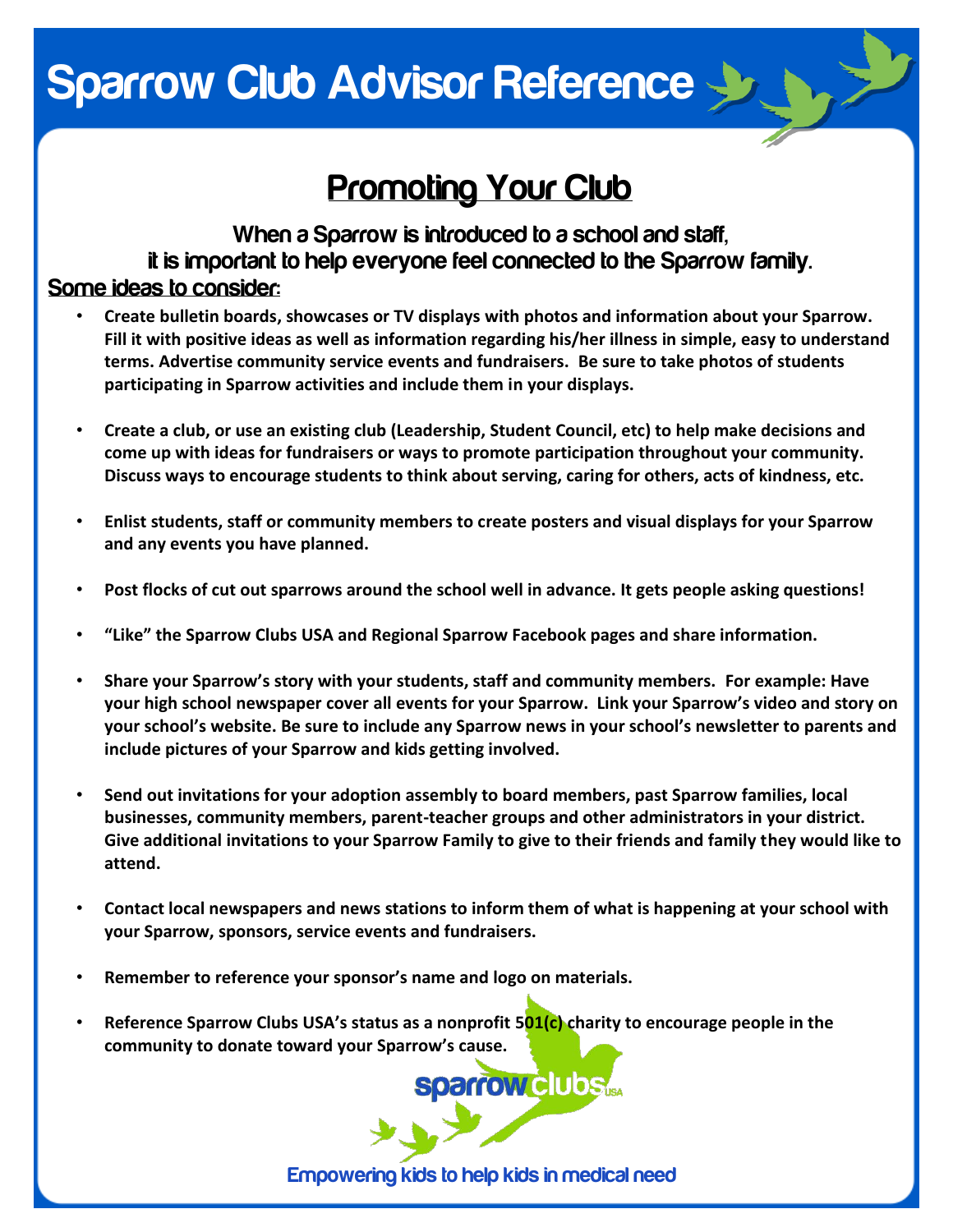## **Your Sparrow Family and Family Relationships**

### **Staying Connected**

- **You can make an impact and a difference in a local family's life through Sparrow Clubs! Start out strong through the Sparrow Launch Assembly, greeting your Sparrow family with loving kindness. Make them feel welcome and a part of your school's family! Consider using student leaders as greeters for all of your Sparrow guests. Be sure to have reserved seating signs for your Sparrow Family and other important guests.**
- **If your Sparrow has other siblings, be sure to make them feel welcome as well with special seating signs, balloons or a simple gift on the day of the assembly.**
- **Stay in contact with your Sparrow family throughout the school year. You can ask your regional director for the family's contact information.**
- **We encourage students and advisors to invest into the life of your Sparrow family. It is likely that the family has been through some very hard times and your support will go a long way. Your Club can make a huge difference in their lives! Just knowing you care is a great help for the family!**
- **Once needs are communicated, set up any help that is desired by your Sparrow family (yard work, babysitting, meals, housework, shovel snow, etc.).**
- **Invite your Sparrow Family to all Sparrow Club events that are taking place to make them feel comfortable and connected with your school.**
- **Consider sending your Sparrow family short videos or pictures of students involved in Sparrow activities as they occur.**
- **Write your Sparrow family letters and cards. Give your family as much love, support and encouragement as possible.**
- **Check each community service voucher to ensure students have completed the reflection on the back of the voucher. Heartfelt and meaningful reflections are a huge gift to your Sparrow Family. Many of our families say that these reflections are the most treasured part of the Sparrow Program. Your students can make a lifelong impact on their Sparrow family through the kindness and compassion conveyed in these reflections.**

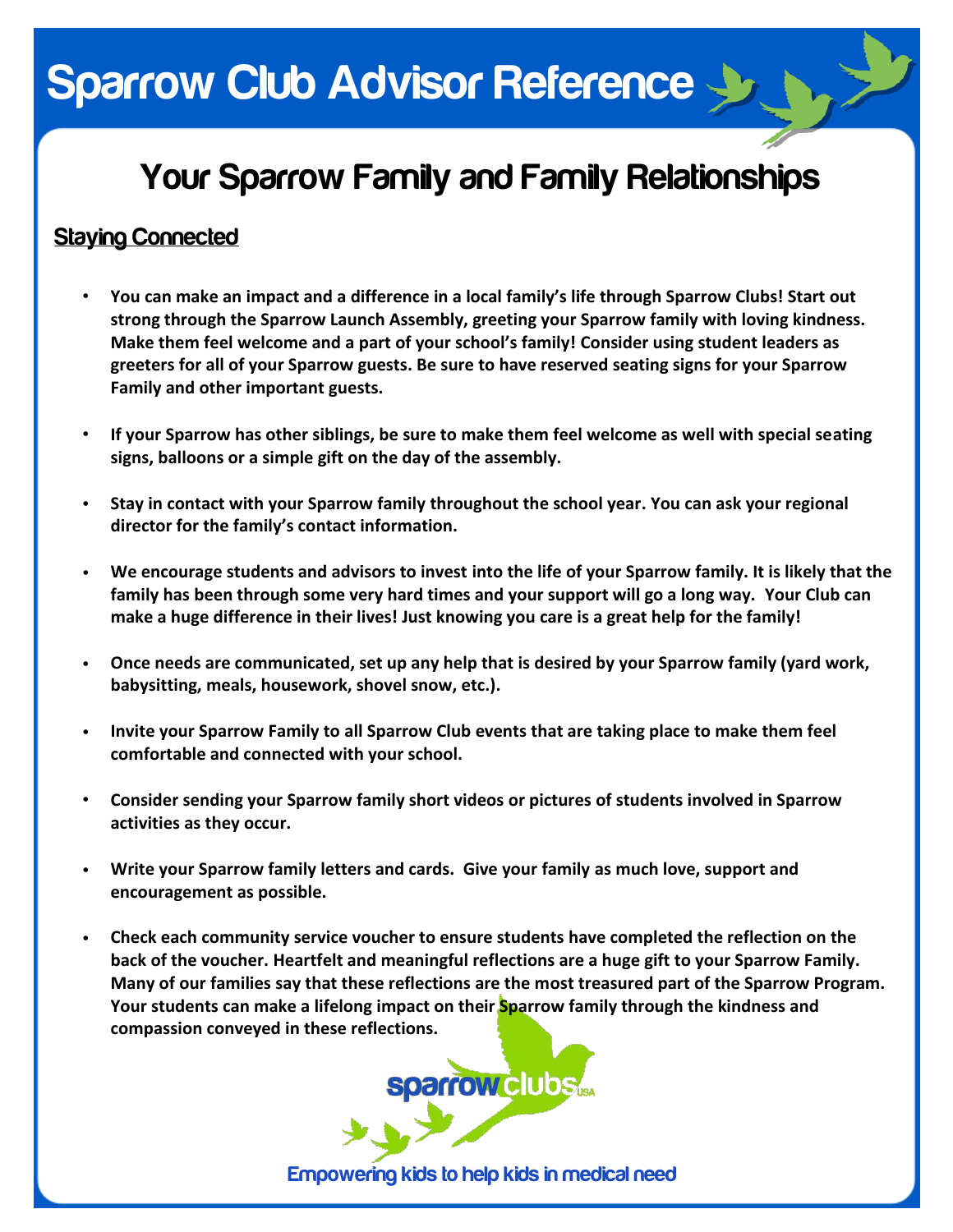### **Sparrow Community Service**

**Plan Community Service events throughout the year. It is best to offer a few events on your school**'**s campus, so that all students can participate.**

- **In order to "earn" the sponsorship dollars that go to your Sparrow, your students must perform a minimum of 256 hours of community service. It is our hope that your students go above and beyond the minimum requirement of community service hours and continue to serve others!**
- **Organize a few different community service activities at your school. (Beautify your school, field or playground clean up, litter clean up). Work with your custodians, teachers and administrators to determine the needs at your school.**
- **Encourage teacher/parent adult chaperones for events sponsored by your school.**
- **Create 2-3 voucher drop off boxes for completed vouchers and leave in central locations.**
- **Invite your Sparrow and Sponsors to Sparrow Club service events as appropriate.**
- **Take pictures and video of students serving to post on social media. Be sure to tag Sparrow Clubs in the pictures and video that you post. Facebook: @SparrowClubsUSA Twitter: @SparrowClubsUSA Instagram: @sparrowclubs**

**See the "Community Service Guidelines" on following page.**

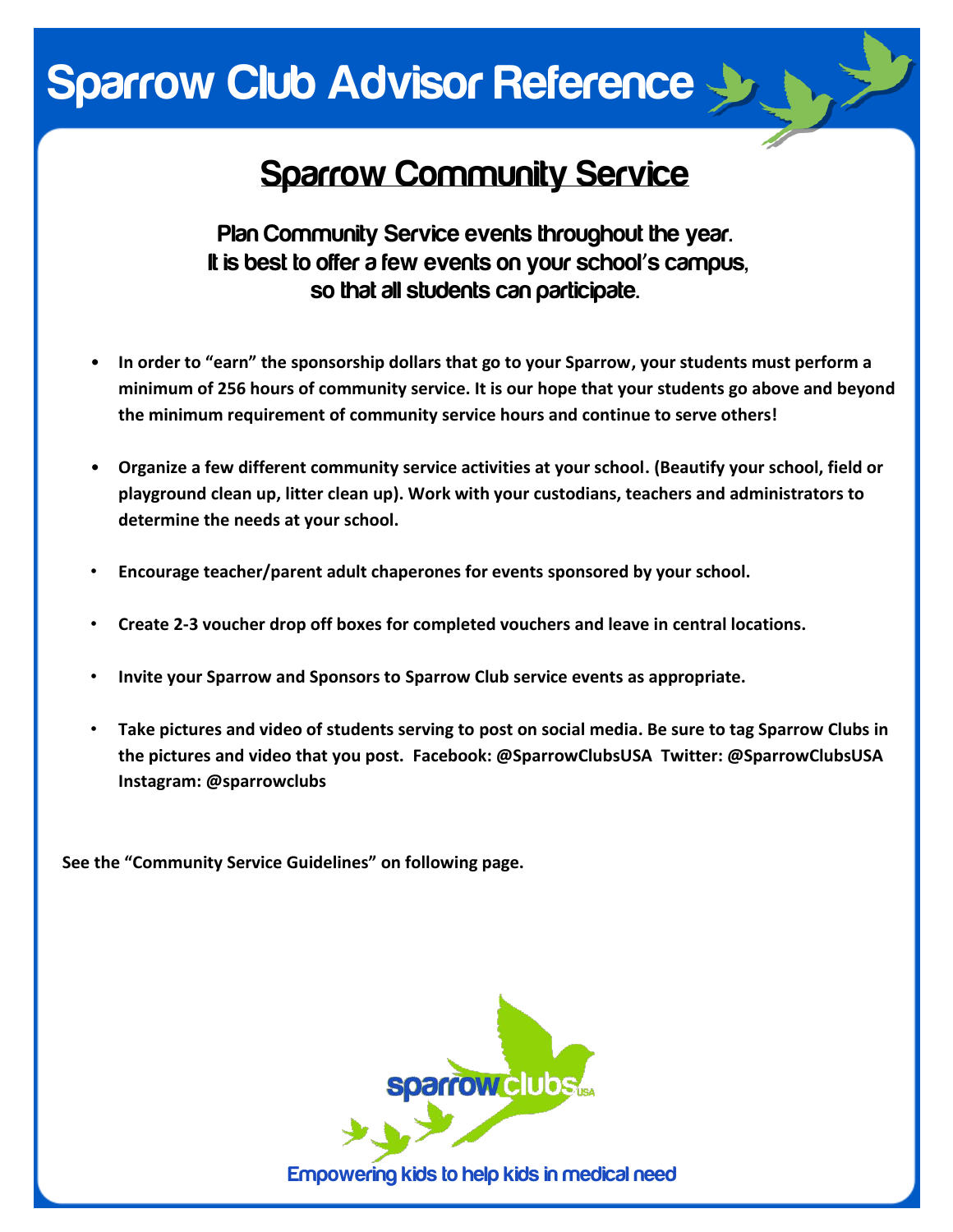### **Community Service Guidelines**

#### **The following are some Community Service guidelines:**

- **Service hours must benefit the public, neighbors or the local community.**
- **Youth, not adults, must earn service hours. Adults may participate and complete a service voucher, but their hours will not count toward the 256 required hours of service.**
- **An adult supervisor should sign the Sparrow community service vouchers verifying the work performed, and the length of time it took to complete.**
- **Students performing the service must know about their Sparrow and understand that the work they are performing is benefiting their Sparrow.**
- **Students should NEVER perform Community Service outside of school without the permission of parents or guardians.**
- **We strongly recommend adult supervision when kids are completing their Community Service.**
- **If appropriate, we encourage Clubs to perform "Acts of Kindness" for their Sparrow Family, as part of their Community Service.**
- **Post "What helping my Sparrow has meant to me" for people to be inspired.**

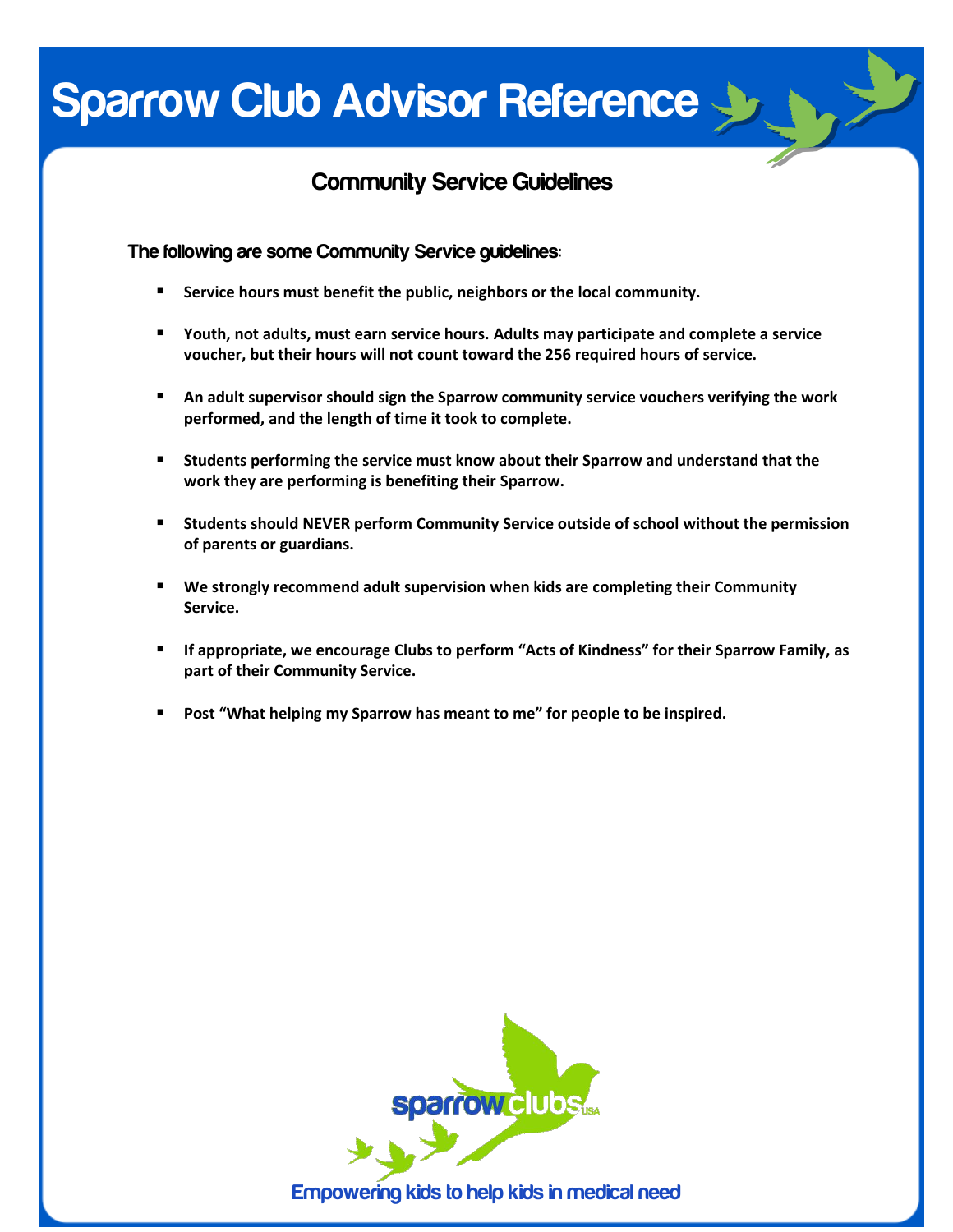### **Community Service Guidelines**

#### **Here are some examples of Valid and Non-Valid Community Service:**

- **Perform "random acts of kindness" for your Sparrow family**
- **Serve at other non-profit organizations (Ronald McDonald House, Salvation Army, Humane Society, Special Olympics, etc)**
- **Visit, sing or play instruments for elderly people at a retirement or nursing home.**
- **Gather or stack firewood for an elderly person who lives alone.**
- **Pick up the garbage at a local park.**
- **Make holiday decorations or Christmas stockings for retirement home. \***
- **Make and send cards to a children's hospital.\***
- **Shovel snow or remove ice for widow, elderly person, or neighbor.**
- **Tutor others / Read with others.\***
- **Make placemats for "Meals on Wheels."\***
- **Wrap Christmas gifts at Fire Department or a local giving tree.**
- **Conduct a Canned Food Drive to benefit your local Food Bank\***
- **Make and send letters to troops in the military.\***
- **Help clean your neighborhood.**
- **Serve dinner at a soup kitchen.**
- **Create and send thank you notes to your local fire department or police agency.\***
- **Work in a community or school garden.\***
- **Collect jackets/coats/socks/hats/mittens for homeless people. (i.e., conduct a sock drive)\***
- **Remove/Paint over graffitti.**
- **Clean your school campus and/or playground.\***
- **Help at a Blood Drive**
- **Yard work for others (rake leaves, pull weeds, mow lawns, rake pine cones/needles etc.).**

### **VALID COMMUNITY SERVICE NON-VALID COMMUNITY SERVICE**

- **Doing household chores for your parents or grandparents.**
- **Working for your family's business, or helping parents at their workplace.**
- **Receiving payment for babysitting or any other part-time job that you might have.**
- **Helping your teacher.**
- **Looking after your siblings.**
- **Caring for your pets.**
- **Visiting your grandparents.**
- **Playing a game on freerice.com**
- **Doing jobs that you would usually do anyway.**
- **Attending Sparrow Club Meetings.**
- **Doing Community Service and not knowing your Sparrow's story.**
- **Community Service performed prior to the introduction of the Sparrow to the school.**

#### **Helpful Info:**

**There are many websites that can help direct you where to send letters to troops and/or veterans – here are two examples:**

> **<http://www.amillionthanks.org/> <https://www.operationgratitude.com/>**

**Community Service suggestions marked with an asterisk (**\***) are suitable for Elementary Schools to perform as a classroom without leaving school campus.** 

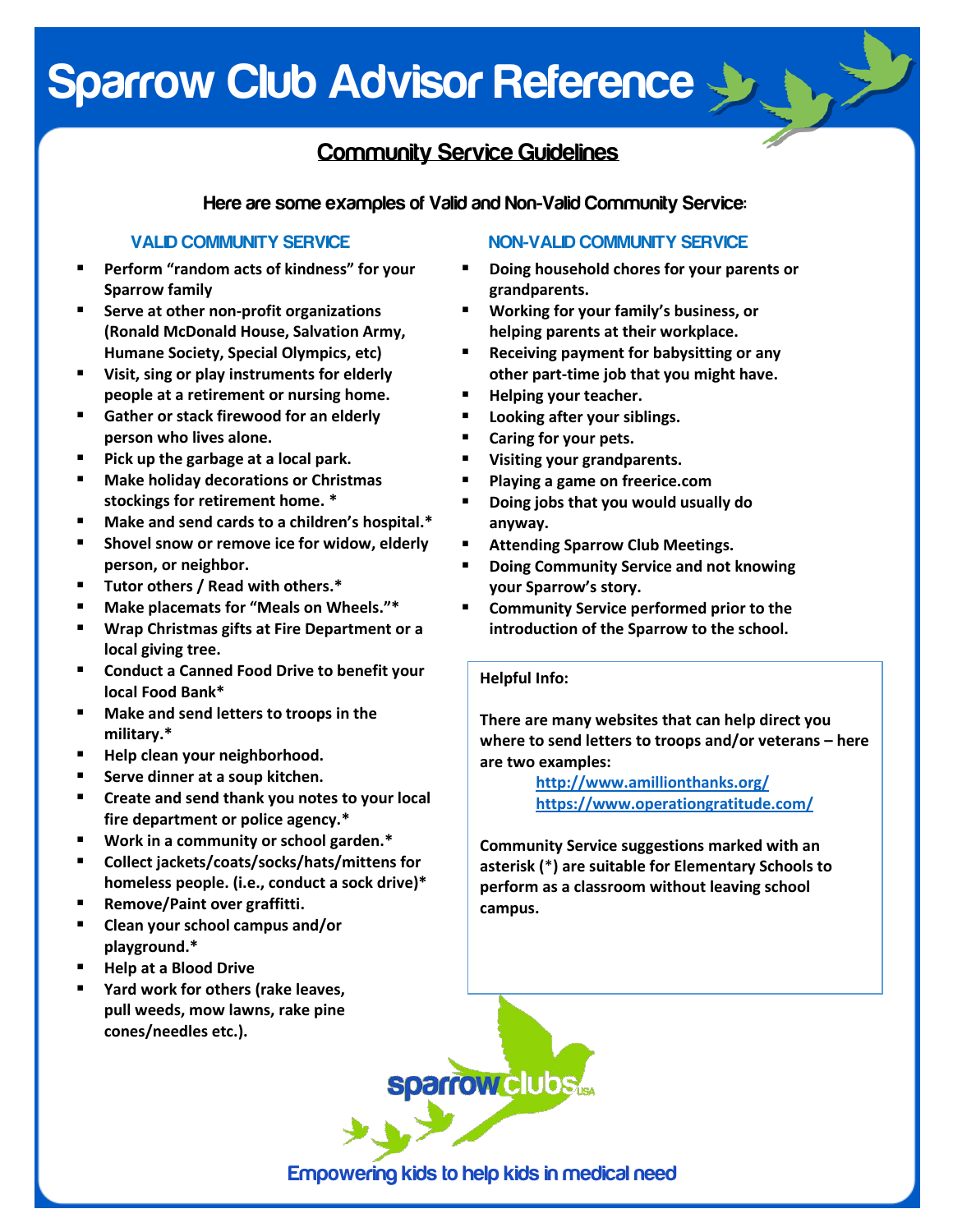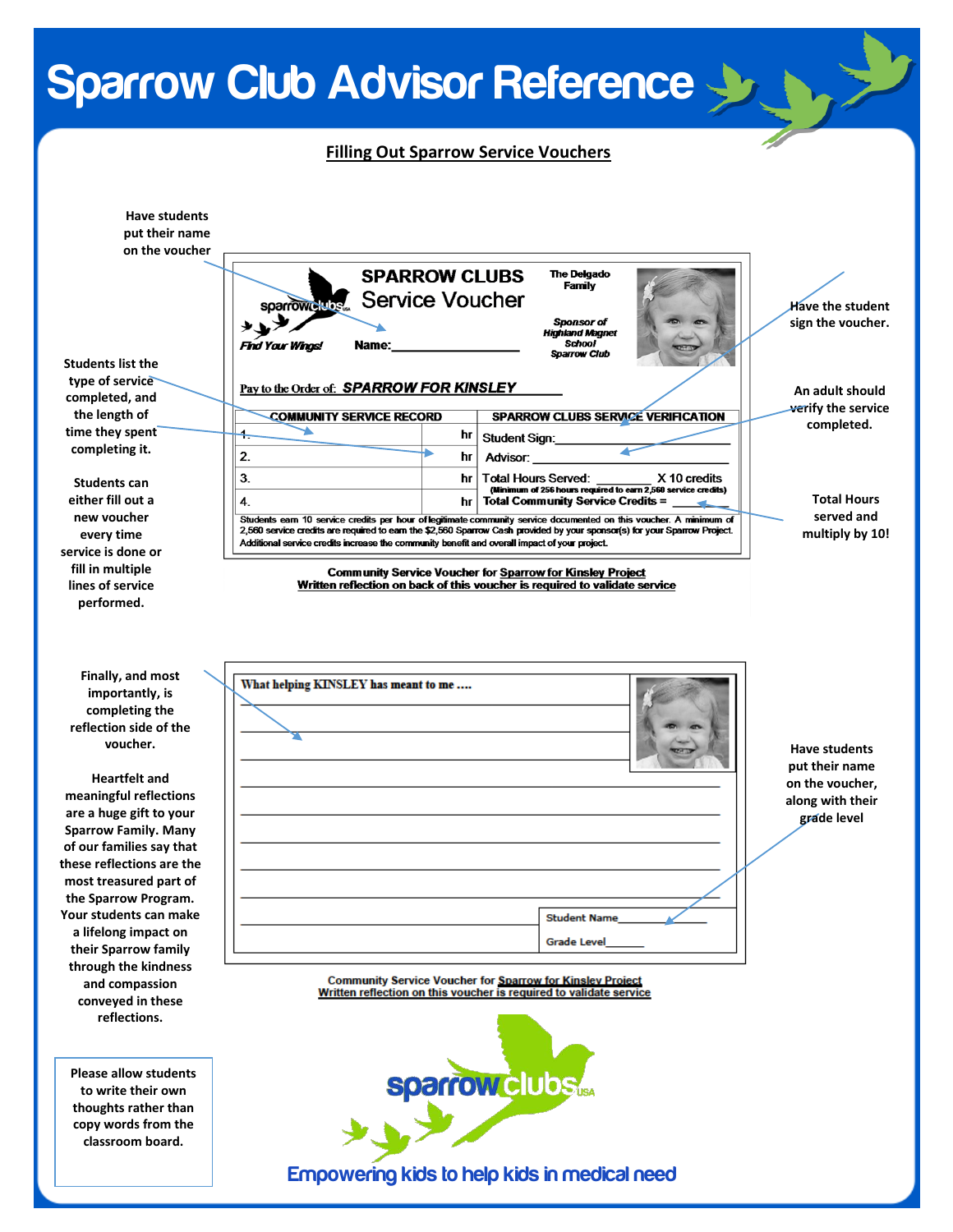### **Sparrow Fundraising**

**Additional fundraising for your Sparrow family is not required, as we focus on service learning. However, many schools choose to do additional fundraising. If you choose to raise additional funds through fundraising for your Sparrow family, please send all funds to the Home office of Sparrow Clubs for distribution to the family.** 

**Schools should not give money directly to their Sparrow family.**

### **Ideas include:**

- **Sell Sparrow Tee-Shirts. Contact your Regional Director for an order form, or design and print your own!**
- **Sparrow Bucks – Cut out sparrows and sell for a dollar. Put the donor's name on the sparrow and post on a wall.**
- **Ask a local restaurant to donate a portion of their net sales on a predetermined day. Encourage your community to attend and support your Sparrow!**
- **Sparrow Tree – Have a student/staff member paint/make a tree. When anyone makes a donation add a leaf with their name. For larger contributions, consider Sparrow cutouts in different colors.**
- **There are many ways to raise additional money for your Sparrow! Be creative!**
	- **Basket Raffle or a 50/50 Raffle**
	- **Dash for Cash (Passing a bucket for loose change at a school sports event within a few minutes time)**
	- **Movie Night at School**
	- **Have a Sparrow Fun Run, Walk or Roll, where students and staff get pledges to walk.**
	- **A School Dance**
	- **Have students put on concert/performances where a percentage goes to your Sparrow. Consider playing your Sparrow's video story at the beginning of the performance, and have a basket to pass around for donations.**
	- **Penny/loose change coin contest**
	- **Holiday Appropriate Sales**
	- **Schedule Sparrow Spirit Days where students and staff pay to wear a hat, pajamas, sunglasses, etc to school. Consider handing out sticker dots with your Sparrow's initials or name to wear to show they supported it. Be sure to take photos to post.**
	- **Teachers vs Students Basketball/Volleyball Game**
	- **Hold a staff Soup Day on days when there are conferences and staff cannot break away for lunch. Charge per bowl, or All You Can Eat.**
	- **Car Wash**
	- **Garage/Yard Sale**
	- **•** Student Artwork Sale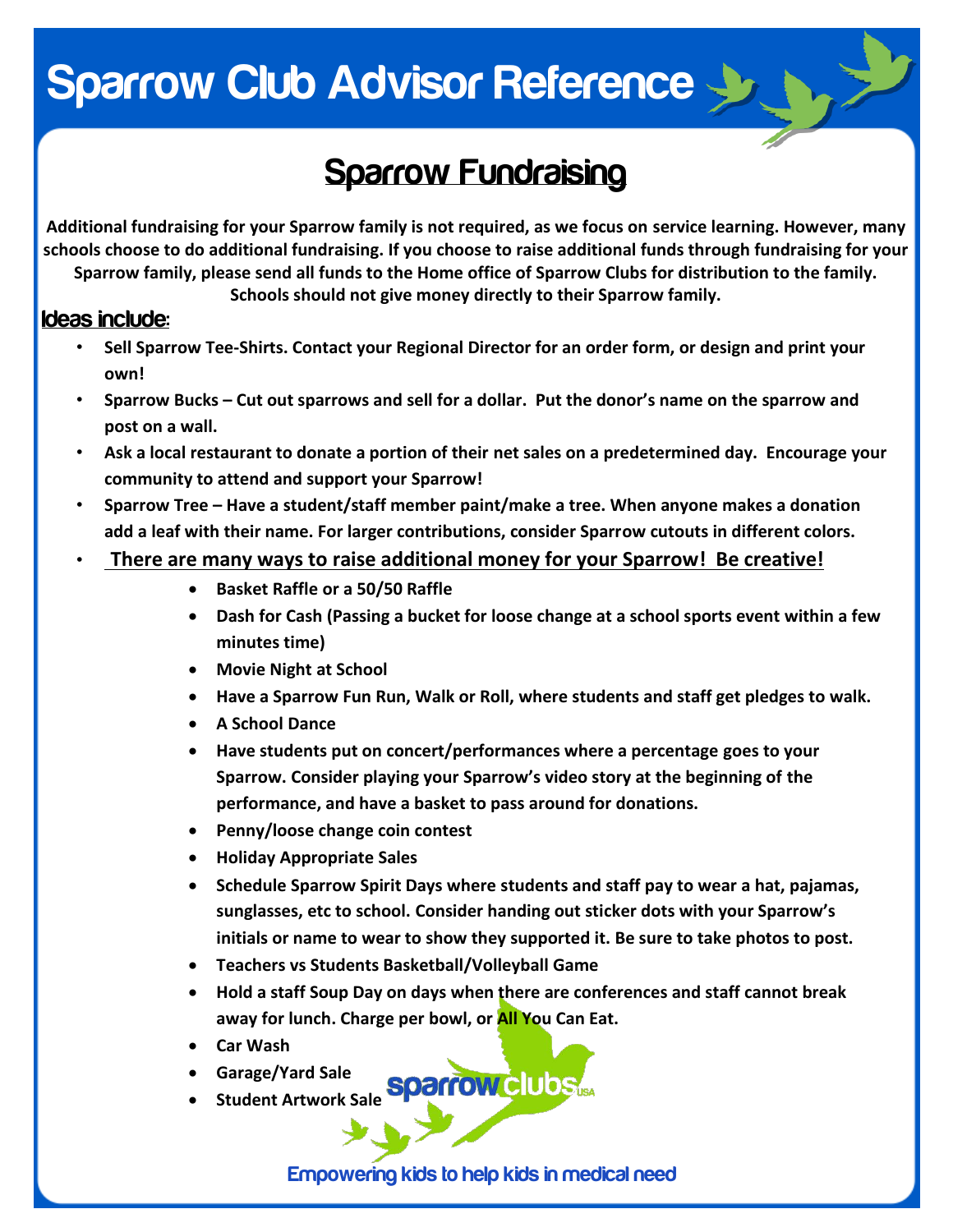# **Getting Started**

### **Advisor Start Up Checklist**

- ❏ **Talk to your staff about Sparrow Clubs** and how it works. Consider showing any of the videos listed at the end of this checklist. The goal here is to gain understanding and get them on board.
- ❏ **Things you will need** from your Sparrow Program Coordinator
	- ❏ **Sparrow Video** (Your Sparrow's Story)
	- ❏ **Sparrow Vouchers** (Make copies for all of the students prior to the assembly and have teachers hand them out the day of the assembly)
	- ❏ **Sparrow's Bio** (Make copies to post in classrooms and bulletin boards)
- ❏ **Choose a few possible Sparrow Assembly dates and times** then check with your principal, Sparrow Program Coordinator and have them check with your Sparrow family.

### ❏ **Assembly Details**

- ❏ Be sure you have **communicated with the Sparrow Program Coordinator** about the assembly's **location and equipment they will provide** for you.
- ❏ **Invite important guests** to your assembly
- ❏ *Optional:* Consider sending **invitations** to Board Members, Administrators in your district, sponsors, previous Sparrow families and anyone who might want to be involved.
- ❏ *Optional*: Consider a **reserved seating section** for your Sparrow family and guests. Consider having student greeters to seat all guests and your sparrow family.
- ❏ *Optional:* Make your entire **Sparrow family feel welcome,** especially if there are other siblings. Consider welcome cards or small gifts or balloons for each child.
- ❏ **Advertise your Adoption Assembly** within your school/district.
- ❏ Decide on which **group(s) of students** (leadership, student council, etc) to help **plan and promote Sparrow** fundraisers and community events.

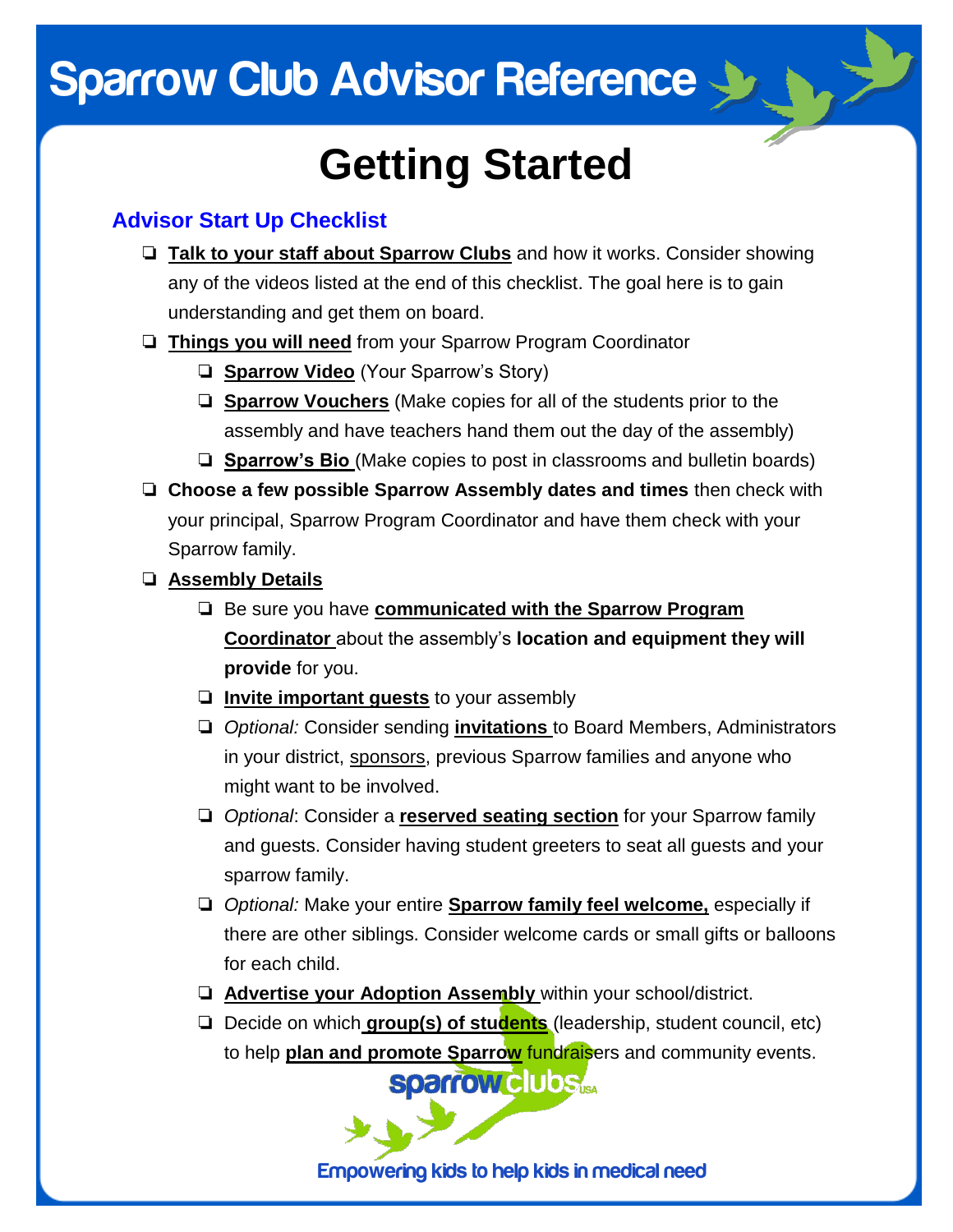### **After the Assembly Checklist**

### *Vouchers*

- ❏ Have several **places to keep vouchers** for students to pick up as needed as well as a place for students to turn in vouchers as they complete hours of community service.
- ❏ **Set up Displays** (bulletin boards, TV monitors, showcases, etc) spotlighting your Sparrow and all Sparrow activities.
- ❏ **Voucher Checks:** Remember to check that students have filled out the **back side of the voucher** and that the **community service is acceptable** with an advisor's signature.
- ❏ *Optional:* Consider **posting anonymous quotes** from the back of the voucher's to highlight student reflections.

### **Throughout the Year**

- ❏ **Invite your Sparrow family** to any events planned throughout the year.
- ❏ **Communicate with your Sparrow family** about events, and encourage them to send videos, pictures and updates to share with your school.
- ❏ **Send completed vouchers to Sparrow Clubs** as they come in. Send vouchers to Sparrow Clubs at 906 NE Greenwood Ave #2, Bend, Oregon 97701
- ❏ *Optional:* **Take pictures** throughout the year of Sparrow events.
- ❏ **Remember to include your STAFF** in some events as well. Things like Staff Bake Sales and Soup Days give them an opportunity to get involved too.
- ❏ **Ask your Sparrow Program Coordinator for ideas** for fundraising or anything else you might need help with.
- ❏ *Optional*: **Post your Sparrow's bio and video story on your school's website**  along with a link to Sparrow Clubs.
- ❏ **Fundraising Money**: Be sure to keep a log of money sent in and post totals for your school. (Remember 8% goes to Sparrow Clubs, so take that into consideration when posting totals.) Monies sent to Sparrow Clubs should be in the form of one check or money order. If multiple checks are sent, the processing fee increases from 8% to 12%.
- ❏ **Send all fundraising money** to Sparrow Clubs at 906 NE Greenwood Ave #2, Bend, Oregon 97701 (Be sure your Sparrow's name is in the memo)